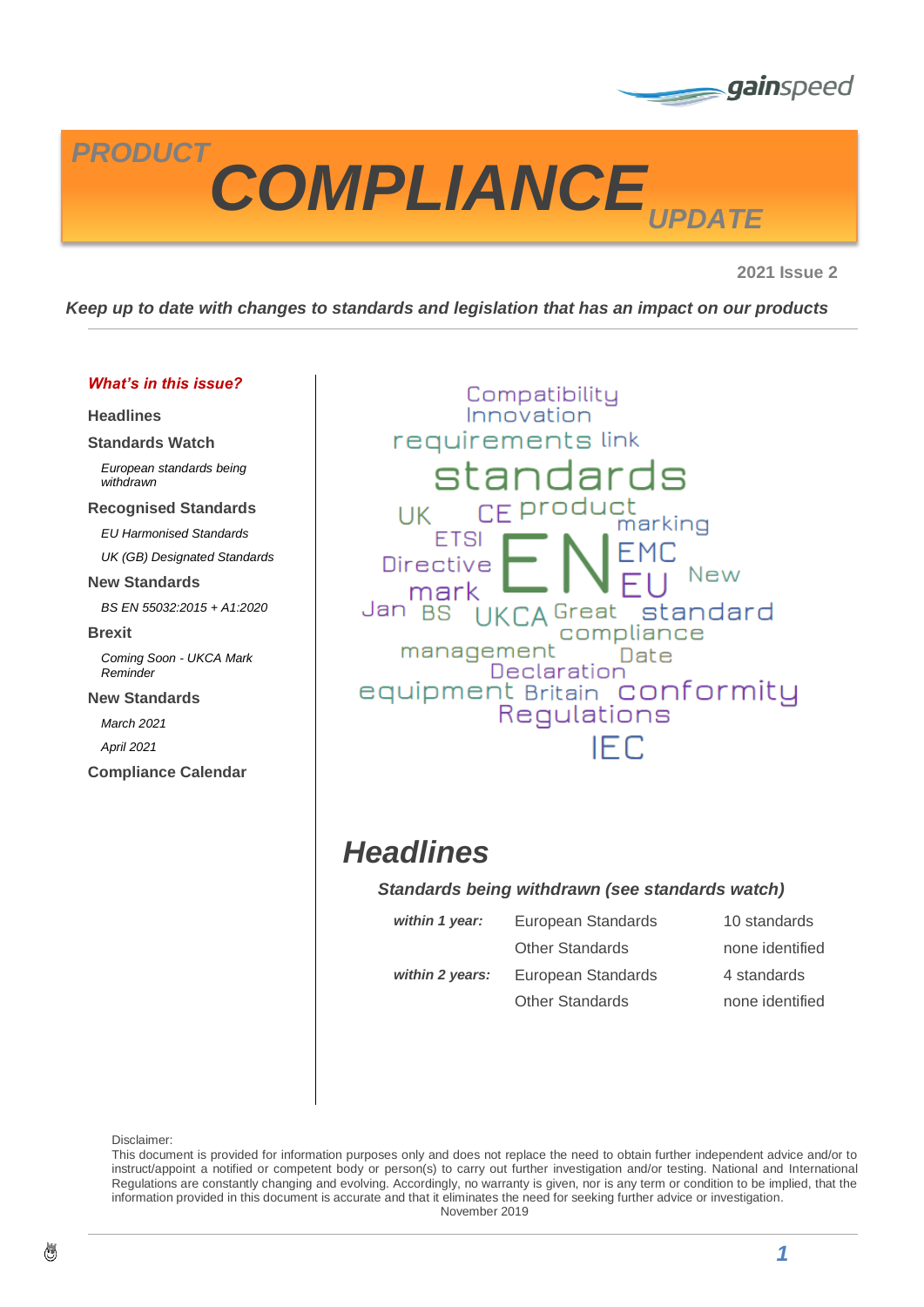

# <span id="page-1-0"></span>*Standards Watch*

Changes to standards and EU Directives that impact on product compliance



### <span id="page-1-1"></span>*European standards being withdrawn*

European harmonised standards are regularly updated!! Care should be taken to make sure product compliance is kept up to date The following standards are being withdrawn, at which time they will no longer provide a presumption of conformity for CE marking or UKCA marking:

### *Within 12 months*

| Date        |  | Old standard              | <b>Subject</b>                        | New standard              |
|-------------|--|---------------------------|---------------------------------------|---------------------------|
| 27 May 2021 |  | EN 61010-2-201:2013       | EN IEC 61010-2-201:2018<br><b>LVD</b> |                           |
| 31 Aug 2021 |  | ETSI EN 301 489-1 V2.1.1  | <b>EMC</b>                            | ETSI EN 301 489-1 V2.2.3  |
| 14 Sep 2021 |  | EN 60204-1:2006 + A1:2009 | Machinery                             | EN 60204-1:2018           |
| 31 Oct 2021 |  | ETSI EN 300 328 V2.1.1    | Radio                                 | ETSI EN 300 328 V2.2.2    |
| 18 Nov 2021 |  | EN 50581:2012             | <b>RoHS</b>                           | EN IEC 63000:2018         |
| 14 Jan 2020 |  | EN 62474:2012             | <b>RoHS</b>                           | EN IEC 62474:2019         |
| 22 Feb 2022 |  | EN 61010-1:2010           | <b>LVD</b>                            | EN 61010-1:2010 + A1:2019 |
|             |  | EN 61000-6-1:2007         | <b>EMC</b>                            | EN IEC 61000-6-1:2019     |
|             |  | EN 61000-6-2:2005         |                                       | EN IEC 61000-6-2:2019     |
| 01 Mar 2022 |  | EN 61000-3-2:2014         | <b>EMC</b>                            | EN IEC 61000-3-2:2019     |

#### *Within 2 years*

| Date        | Old standard                 | <b>Subject</b> | New standard             |
|-------------|------------------------------|----------------|--------------------------|
| 20 Sep 2022 | EN 61000-6-4:2007+A1:2011    | EMC            | EN IEC 61000-6-4:2019    |
| 26 Nov 2022 | EN 62430:2009                | Eco Design     | EN IEC 62430:2019        |
| 27 Nov 2022 | EN 55011:2016 + A1:2017      | <b>EMC</b>     | EN 55011:2016 + A11:2020 |
| 03 Mar 2023 | EN 61000-4-11:2004 + A1:2017 |                | EN IEC 61000-4-11:2020   |

Note: Expiry dates are those in the standards, and may be different to the dates in the OJEU

## <span id="page-1-2"></span>*Recognised Standards*

Key standards supporting conformity declarations



### <span id="page-1-3"></span>*EU Harmonised Standards*

"Consolidated lists" of standards published in the Official Journal of the EU, giving presumption of conformity with the essential requirements of the relevant Directive.

| <b>Directive</b>           | <b>Consolidated List</b> |  |  |
|----------------------------|--------------------------|--|--|
| <b>EMC</b>                 | [link]                   |  |  |
| <b>LVD</b>                 | [link]                   |  |  |
| <b>RED</b>                 | [link]                   |  |  |
| <b>Machinery Directive</b> | [link]                   |  |  |
| <b>RoHS Directive</b>      | [link]                   |  |  |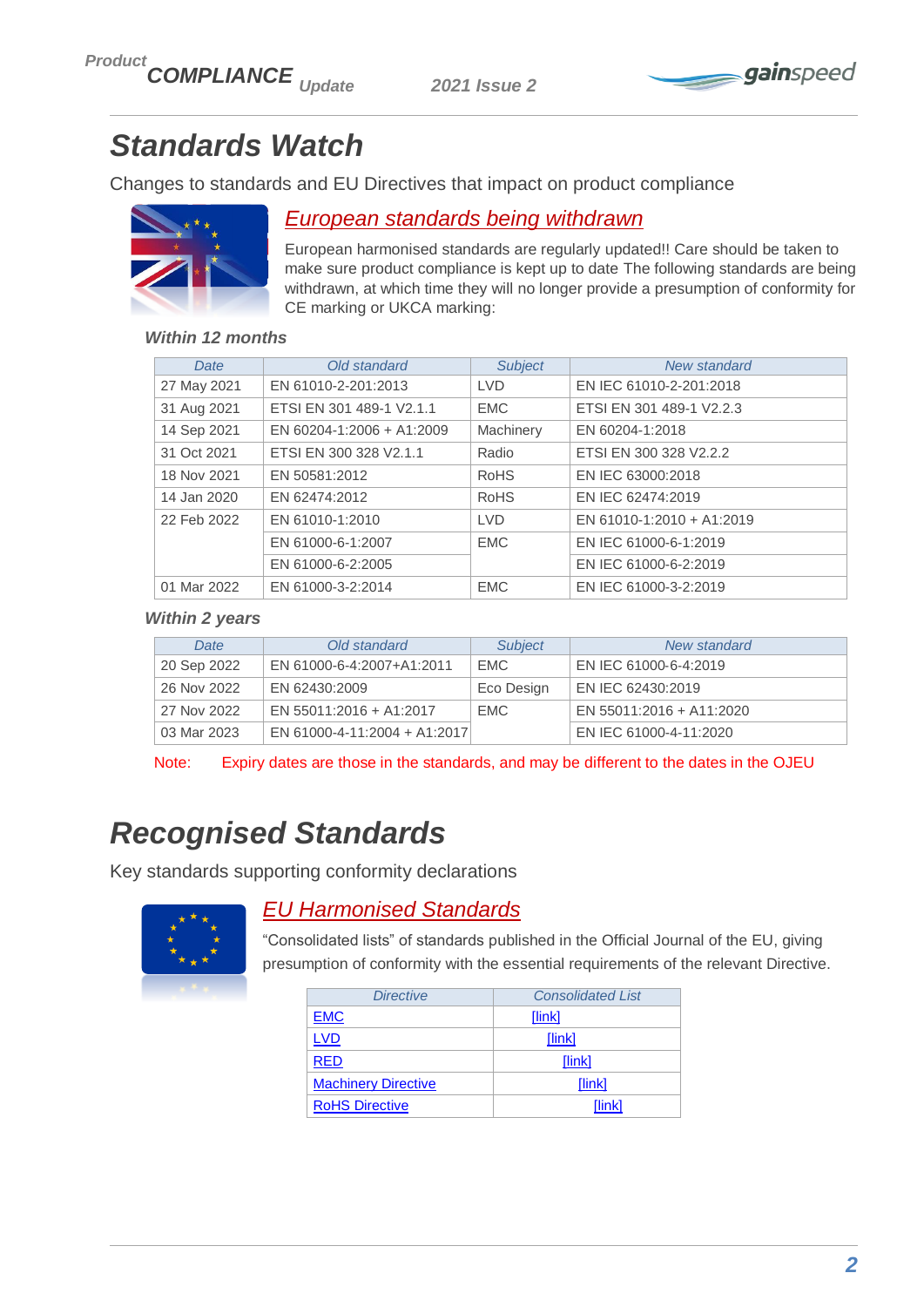



## <span id="page-2-0"></span>*UK (GB) Designated Standards*

Published on the GOV.UK website and giving presumption of conformity with the essential requirements of the relevant Regulations.

<https://www.gov.uk/guidance/designated-standards>

|                                                                                                                        |         | <b>Original list</b> |     | Amendments |
|------------------------------------------------------------------------------------------------------------------------|---------|----------------------|-----|------------|
| Regulation                                                                                                             | Ref     | Date                 | Ref | Date       |
| Electromagnetic Compatibility Regulations                                                                              | 0007/21 | 01 Jan 2021          |     |            |
| Electrical Equipment (Safety) Regulations                                                                              | 0009/21 | 01 Jan 2021          |     |            |
| <b>Radio Equipment Regulations</b>                                                                                     | 0010/21 | 01 Jan 2021          |     |            |
| Supply of Machinery (Safety) Regulations                                                                               | 0015/21 | 01 Jan 2021          |     |            |
| Restriction of the Use of Certain Hazardous<br>Substances in Electrical and Electronic<br><b>Equipment Regulations</b> | 0037/21 | 01 Jan 2021          |     |            |

## <span id="page-2-1"></span>*New Standards*

## <span id="page-2-2"></span>*BS EN 55032:2015 + A1:2020*



*Electromagnetic compatibility of multimedia equipment — Emission Requirements*

A1:2020 makes significant changes to BS EN 55032:2015. A number of pieces of work which were seen not to be sufficiently mature when BS EN 55032:2015 was published have now been completed and incorporated in BS EN 55032:2015+A1:2020.

The main changes:

- test methods and limits for measurements above 1 GHz,
- measurements of home satellite receivers and
- the application of measurement uncertainty to compliance assessments.
- new simpler test method for determining the compliance of wired network ports has been introduced.
- latest version of the basic standards have been referenced wherever this is practical

It is expected that EN 55032:2015+A1:2020 will be cited in the OJEU for the EMC Directive.

Note: *EN 55032:2015 is critical to the implementation of ETSI EN 301 489-1, "ElectroMagnetic Compatibility (EMC) standard for radio equipment and services; Part 1: Common technical requirements; Harmonised Standard for ElectroMagnetic Compatibility" – a key standard that is applicable to radio products.*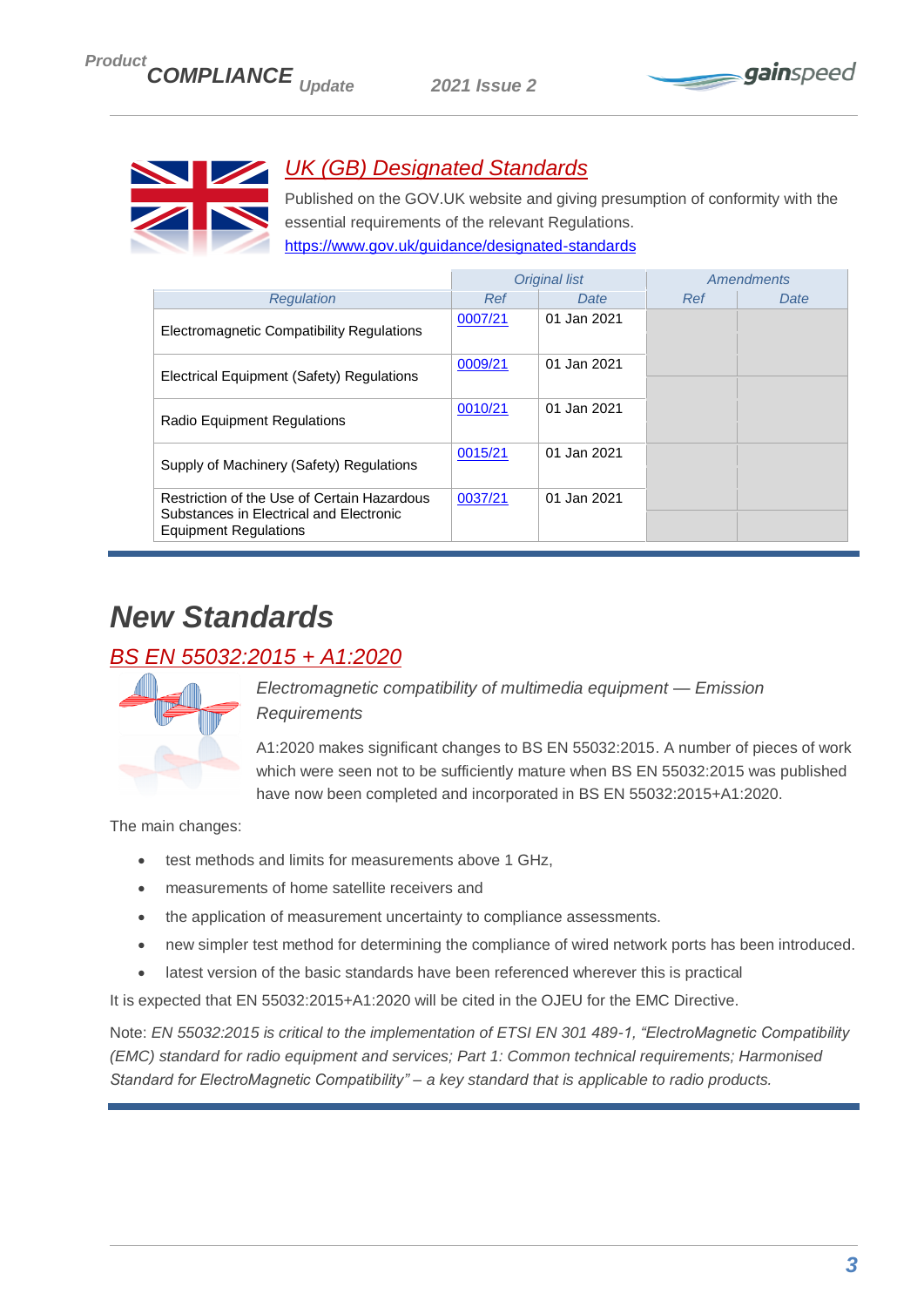

# <span id="page-3-0"></span>*Brexit*

## <span id="page-3-1"></span>*Coming Soon - UKCA Mark Reminder*



*Any product that currently has a CE mark must have a UKCA mark to continue to be sold in Great Britain, (ie England Wales and Scotland) from 1 st January 2022*

*Note: Products can continue to be sold in Northern Ireland with a CE mark*

The good news is that the requirements for the UKCA mark were copied from those requirements for CE marking, and on Brexit day the technical requirements were the same for CE marking and UKCA marking, (but this may not always be the case).

The bad news is that Great Britain doesn't accept key certification from EU companies, and the EU will no longer accept key certificates from Great Britain companies.

This means there will be a lot of "duplication" of documents to satisfy both Great Britain and the EU.

So what do you need to do differently to continue to sell in Great Britain? Well it depends on what you are doing at the moment:

| If at the moment you are doing this                                              | Then from 1 <sup>st</sup> January 2022 (at the latest) you will<br>have to do this |
|----------------------------------------------------------------------------------|------------------------------------------------------------------------------------|
| CE logo on product                                                               | UKCA logo on product                                                               |
| EU Notified Body number on product                                               | UK Approved Body number on product                                                 |
| EU Declaration of Conformity signed and retained                                 | UK Declaration of Conformity signed and retained                                   |
| Compliance Technical File demonstrates conformity<br>with relevant EU Directives | Compliance Technical File demonstrates conformity<br>with relevant UK Regulations  |
| EU Type Examination certificate                                                  | UK Type Examination certificate                                                    |

There are some new terms that you will have to get used to when talking about the UKCA mark

| EU says                         | GB says                         |
|---------------------------------|---------------------------------|
| CE mark                         | UKCA mark                       |
| Harmonised standards            | Designated standards            |
| Notified body                   | Approved body                   |
| <b>EU Directive</b>             | <b>UK Statutory Instrument</b>  |
| EU Type Examination Certificate | UK Type Examination Certificate |
| EU Declaration of Conformity    | UK Declaration of Conformity    |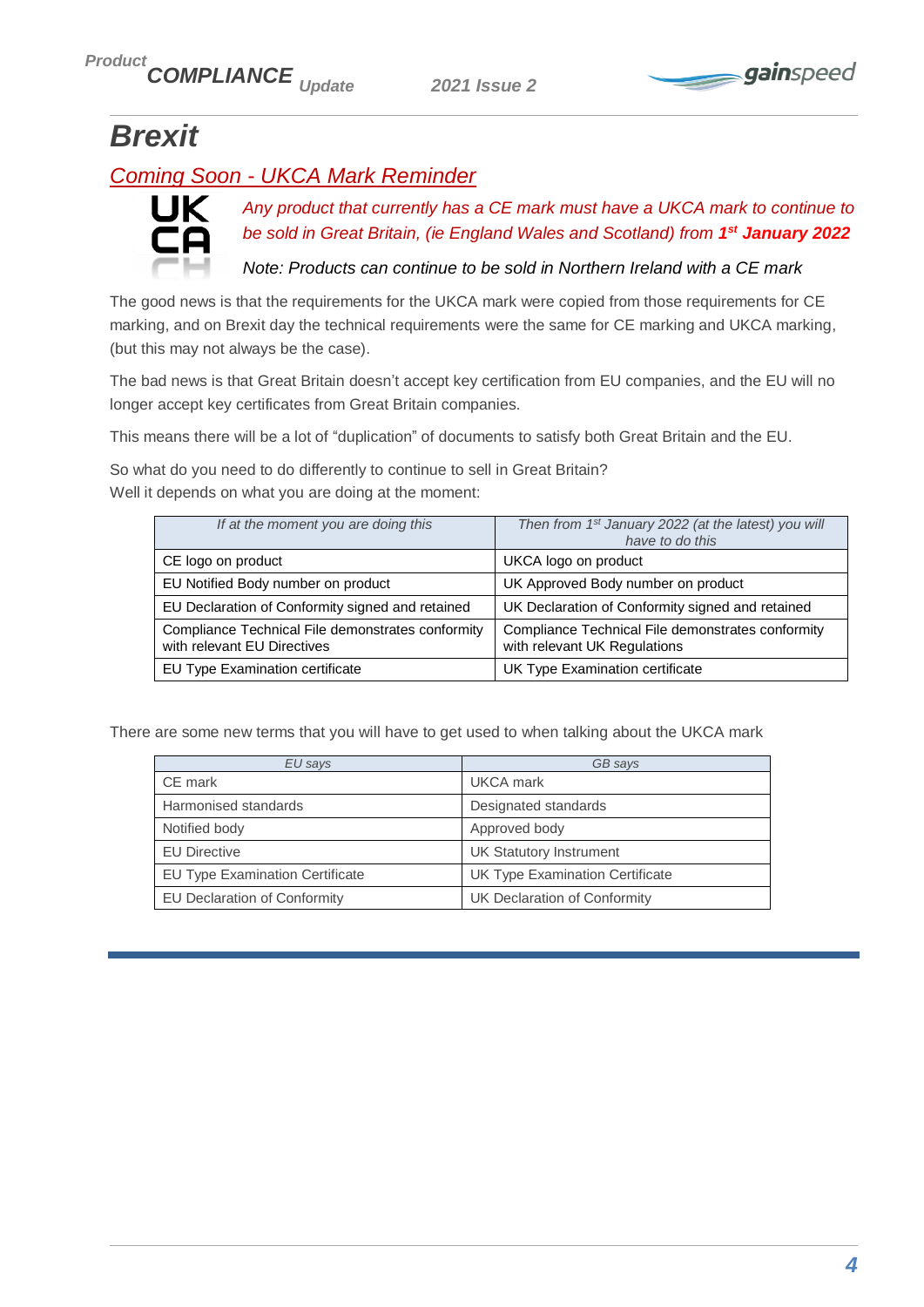*Product COMPLIANCE Update 2021 Issue 2*



# <span id="page-4-0"></span>*New Standards*



National and international standards of interest, published or started development, notified in recent months by BSI in their publication "Update Standards".

## <span id="page-4-1"></span>*March 2021*

| <b>BS EN 55011 Fragments 4-5</b><br>[21/30433682 DC] | Industrial, scientific and medical equipment. Radio-frequency disturbance<br>characteristics. Limits and methods of measurement |
|------------------------------------------------------|---------------------------------------------------------------------------------------------------------------------------------|
| EN IEC 62474:2019 +<br>A1:2021                       | Material declaration for products of and for the electrotechnical industry                                                      |
| EN ISO 56000:2021                                    | Innovation management. Fundamentals and vocabulary                                                                              |
| EN ISO 56002:2021                                    | Innovation management. Innovation management system. Guidance                                                                   |
| EN ISO 56003:2021                                    | Innovation management. Tools and methods for innovation partnership.<br>Guidance                                                |

### <span id="page-4-2"></span>*April 2021*

| EN ISO 14006:2020   | Environmental management systems. Guidelines for incorporating ecodesign                                                                                                                                     |
|---------------------|--------------------------------------------------------------------------------------------------------------------------------------------------------------------------------------------------------------|
| IEC 61000-4-11:2020 | Electromagnetic compatibility (EMC). Testing and measurement techniques.<br>Voltage dips, short interruptions and voltage variations immunity tests for<br>equipment with input current up to 16 A per phase |